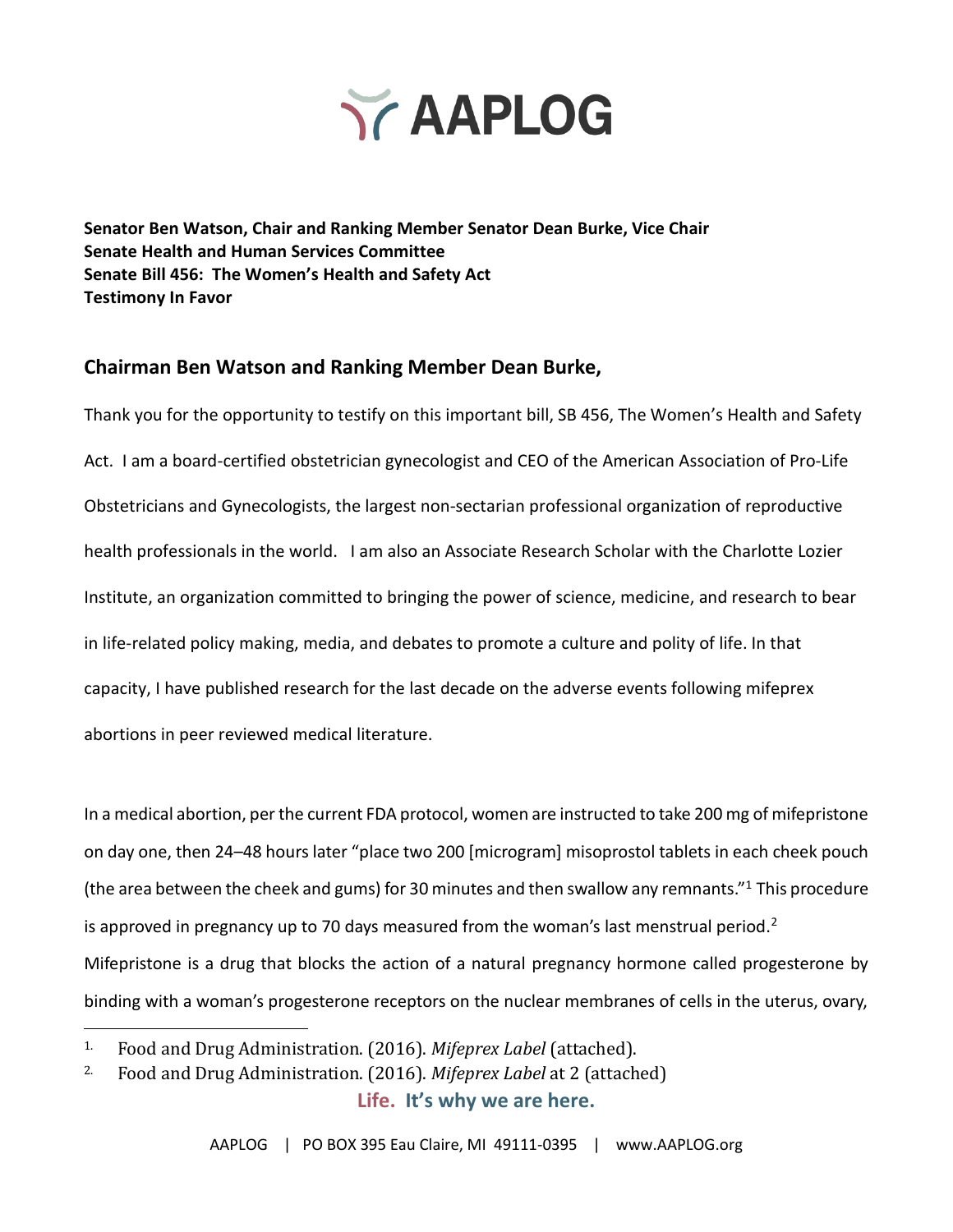brain, breast, and immune system. With mifepristone blocking the connection of progesterone with progesterone receptors in the uterus of a pregnant woman, the mother's cells in the placenta stop functioning, which leads to the death of the human embryo.<sup>3</sup> However, only about 39% (7/18) of women who are 7 weeks or less will completely pass the pregnancy tissue with 200 mg of mifepristone alone.<sup>4</sup> Thus a second drug, misoprostol, is administered to induce contractions.

Misoprostol is a synthetic prostaglandin which is used to prevent gastric ulcers in patients who have a high risk of developing a gastric ulcer, or who are on drugs which induce gastric ulcers.<sup>5</sup> Misoprostol induces contractions of the pregnant uterus in order to expel the embryo or fetus.

Embryonic death is not inevitable, however. Mifepristone by itself fails to kill the fetus in a significant percentage of cases. This is why women are told to administer the drug misoprostol afterward, to make the procedure more effective.

### **Need for thorough in-person evaluation by a physician**

Prudent use of mifeprex abortion requires at least two in-person meetings between the patient and a physician, who performs a physical examination.

Mifepristone is contraindicated in a number of instances, including when ectopic pregnancy is suspected or confirmed; when there is chronic adrenal failure; when there is concurrent long-term corticosteroid therapy or anti-coagulant therapy; when the patient is allergic to mifepristone, misoprostol, or other prostaglandins; when the patient has inherited porphyria; and when the patient has an IUD in place.<sup>6</sup> It is the responsibility of the prescribing physician to ensure that the patient does not have any of these contraindications prior to prescribing mifepristone.

<sup>3</sup>. Baulieu, E. E. & Segal, S. J. (Eds.) (1985) *Reproductive Biology: The Antiprogestin Steroid RU486 and Human Fertility Control. Proceedings of a Conference on the Antiprogestational Compound RU486*. Plenum Press.

<sup>4</sup>. Baulieu, E. E. & Segal, S. J. (Eds.) (1985) *Reproductive Biology: The Antiprogestin Steroid RU486 and Human Fertility Control. Proceedings of a Conference on the Antiprogestational Compound RU486*. Plenum Press. at 211.

<sup>5</sup>. Food and Drug Administration. (2009). *Cyotec (Misoprostol) Medication Guide*. https://www.accessdata.fda.gov/drugsatfda\_docs/label/2009/019268s041lbl.pdf

<sup>6</sup>. Food and Drug Administration. (2016). *Mifeprex Label* at 4-5 (attached).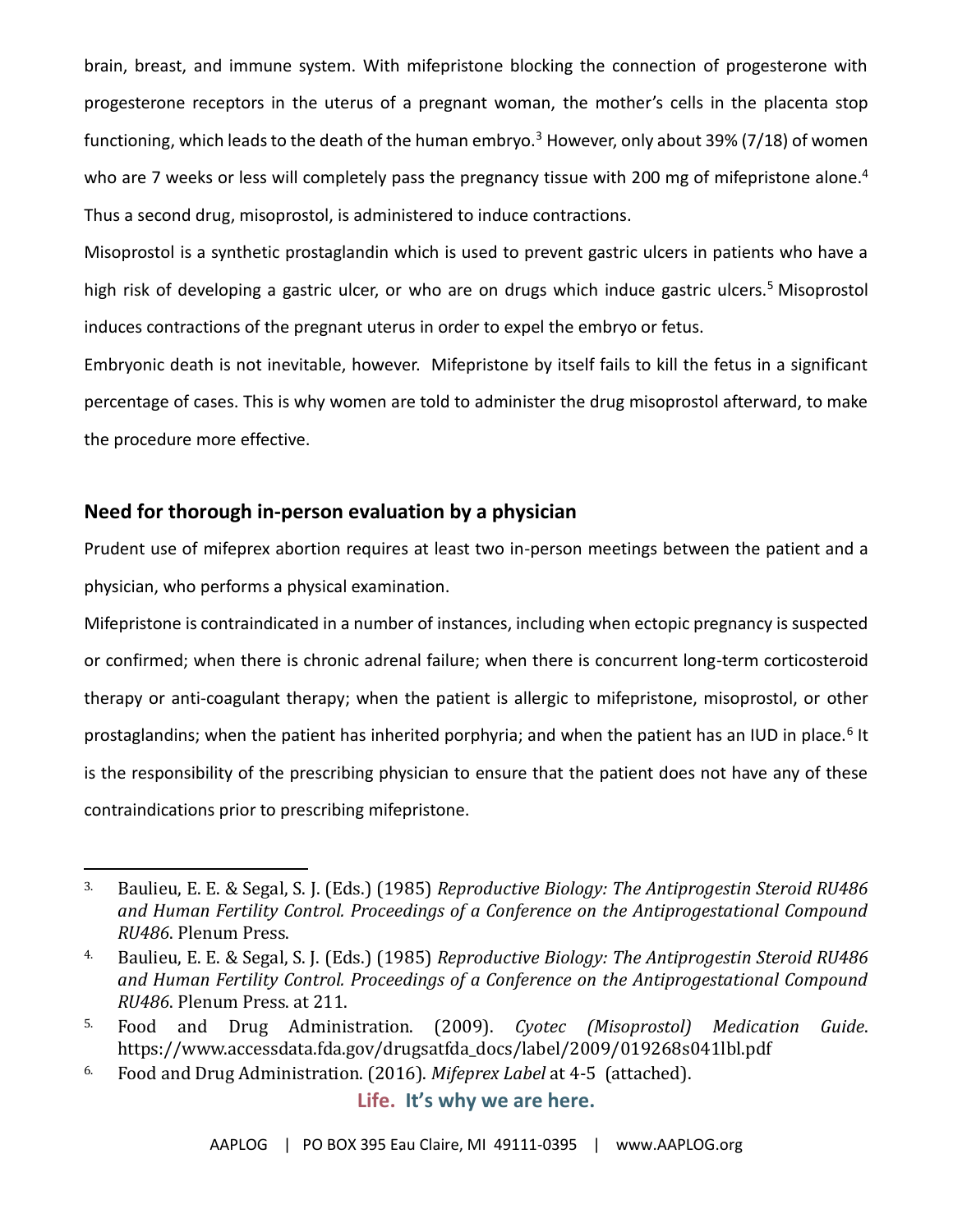These contraindications require close attention to patient history and medications as well as a thorough physical examination by a physician capable of diagnosing hemorrhagic disorders, porphyria, adrenal failure, ectopic pregnancy, etc. A pelvic examination is required to rule out undiagnosed adnexal mass and look for the presence of an IUD, as well as to check for tenderness consistent with pelvic inflammatory disease.

Failure to perform an in-person examination can have serious consequences for the patient, including death. For example, if a woman who has an ectopic pregnancy (i.e., a pregnancy implanted in the Fallopian tube) is given mifepristone, she is in significant danger of the ectopic pregnancy rupturing, which will cause massive internal bleeding. The symptoms of a rupturing ectopic pregnancy are identical to the symptoms that a woman experiences when she has a mifepristone abortion: bleeding, cramping and severe abdominal pain.<sup>7</sup> Delay in diagnosis due to thinking that these symptoms are a "normal" part of mifepristone abortion can result in massive intraabdominal hemorrhage and death.

In addition, prudent use of mifeprex abortion requires a follow-up in-person examination to ensure the abortion is complete, i.e., all products of conception have been removed, and to confirm the patient has not suffered serious complications.<sup>8</sup>

### **Medication abortion complication rates**

Medication abortions commonly lead to complications, and at a rate higher than surgical abortions. The most widely accepted definition for the frequency of drug complications is given by the Council for International Organizations of Medical Sciences (CIOMS), an international, non-governmental, non-profit organization established jointly by World Health Organization and UNESCO in 1949. The CIOMS training

<sup>7</sup>. Food and Drug Administration. (2016). *Mifeprex Label* at 6 (attached).

<sup>8</sup>. Food and Drug Administration. (2016). *Mifeprex Label* at 4 (attached); American College of Obstetricians and Gynecologists. (2014). Practice bulletin no. 143: Medical management of firsttrimester abortion. *Obstetrics and Gynecology*, *123*(3), 676-692. doi: 10.1097/01.AOG.0000444454.67279.7d.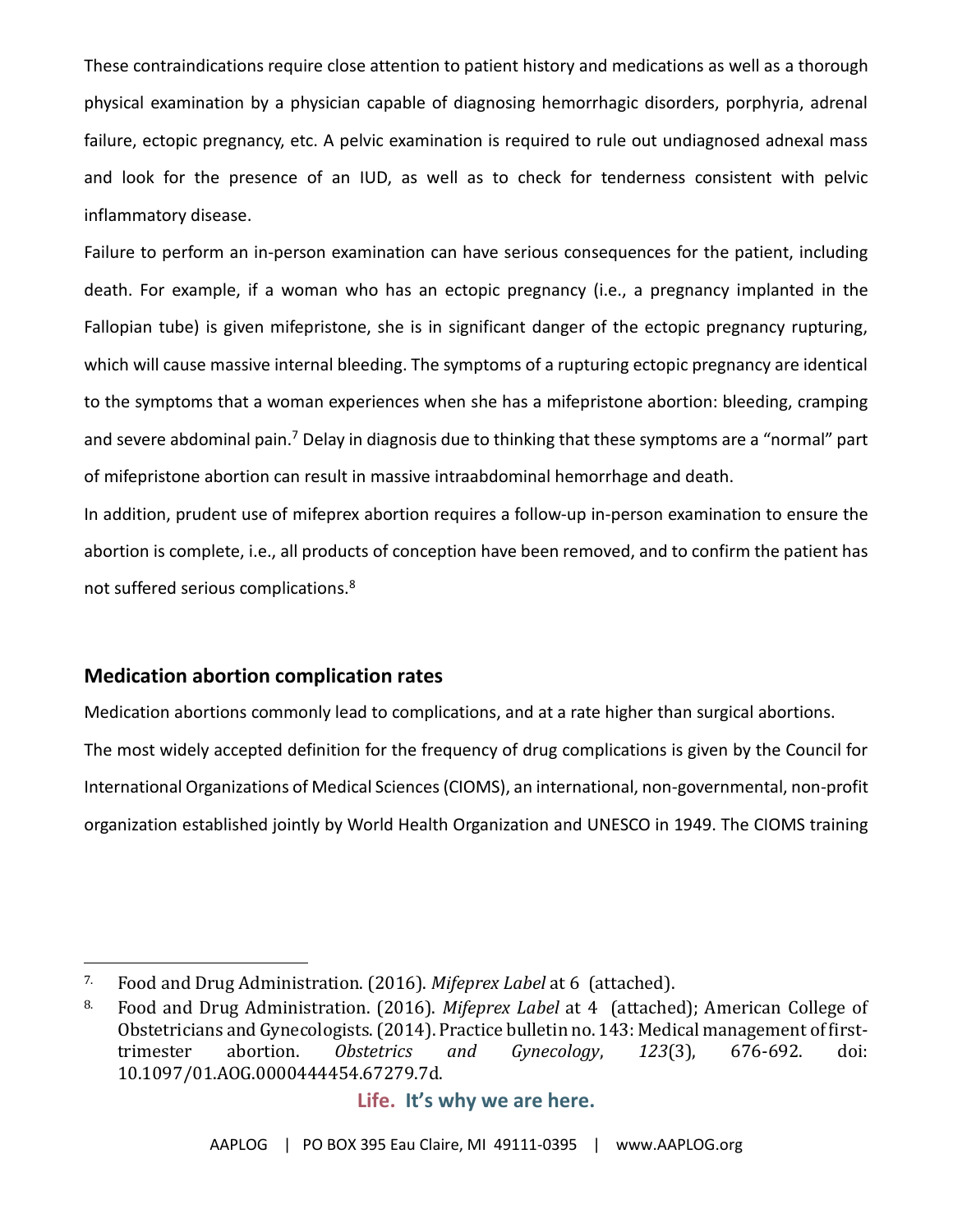manual on medicine safety states that "adverse drug reactions" are "very common" if they occur in over 10% of cases and "common (frequent)" if they occur between 1 and 10% of the time.<sup>9</sup>

Using the CIOMS criteria, complications from medical abortions are "common" or "frequent." An Australian study, for example, found that 3.3% of patients who used mifepristone in the first trimester required emergency hospital treatment.<sup>10</sup> In contrast, 2.2% of patients who underwent surgical abortions were later treated in the hospital because of emergency complications. And women receiving medical abortions were admitted to hospitals at a rate of 5.7% following the abortion, as compared with 0.4% for patients undergoing surgical abortion.

A comprehensive medical records study from Finland found that 15.6% of women experienced hemorrhage after a medical abortion, that 6.7% of women had incomplete abortions, and that 5.9% required surgery to complete the abortion.<sup>11</sup> This study found that the overall incidence of immediate adverse events is four-fold higher for medical abortions than for surgical abortions. In particular, this study indicated that hemorrhage and incomplete abortion are more common after medical abortions; the incidence of hemorrhage was 15.6% following medical abortions, compared to 2.1% for surgical abortions, and 6.7% of medical abortions resulted in incomplete abortion, compared with 1.6% of surgical abortions.

Medical abortion carries a risk of hemorrhage because of mifepristone's action at the cellular level, which blocks the ability of the uterus to control bleeding.<sup>12</sup> The risk of infection is also significant, since both

<sup>9</sup>. World Health Organization. (n. d.) *Medication Safety Training Course* at 10, https://www.who.int/medicines/areas/quality\_safety/safety\_efficacy/trainingcourses/defini tions.pdf

<sup>10</sup>. Mulligan, E. & Messenger, H. (2011). Mifepristone in South Australia -- the first 1343 tablets. *Australian Family Physician*, *40*(5), 342-345.

<sup>&</sup>lt;sup>11.</sup> Niinimäki, M., Pouta, A., Bloigu, A., Gissler, M., Hemminki, E., Suhonen, S., & Heikinheimo, O. (2009). Immediate Complications After Medical Compared With Surgical Termination of Pregnancy. *Obstetrics & Gynecology*, *114*(4), 795-804. doi: 10.1097/aog.0b013e3181b5ccf9

<sup>12</sup>. Miech, R. P. (2007). Pathopharmacology of excessive hemorrhage in mifepristone abortions. *The Annals of Pharmacotherapy*, *41*(12), 2002-2007. doi: 10.1345/aph.1K351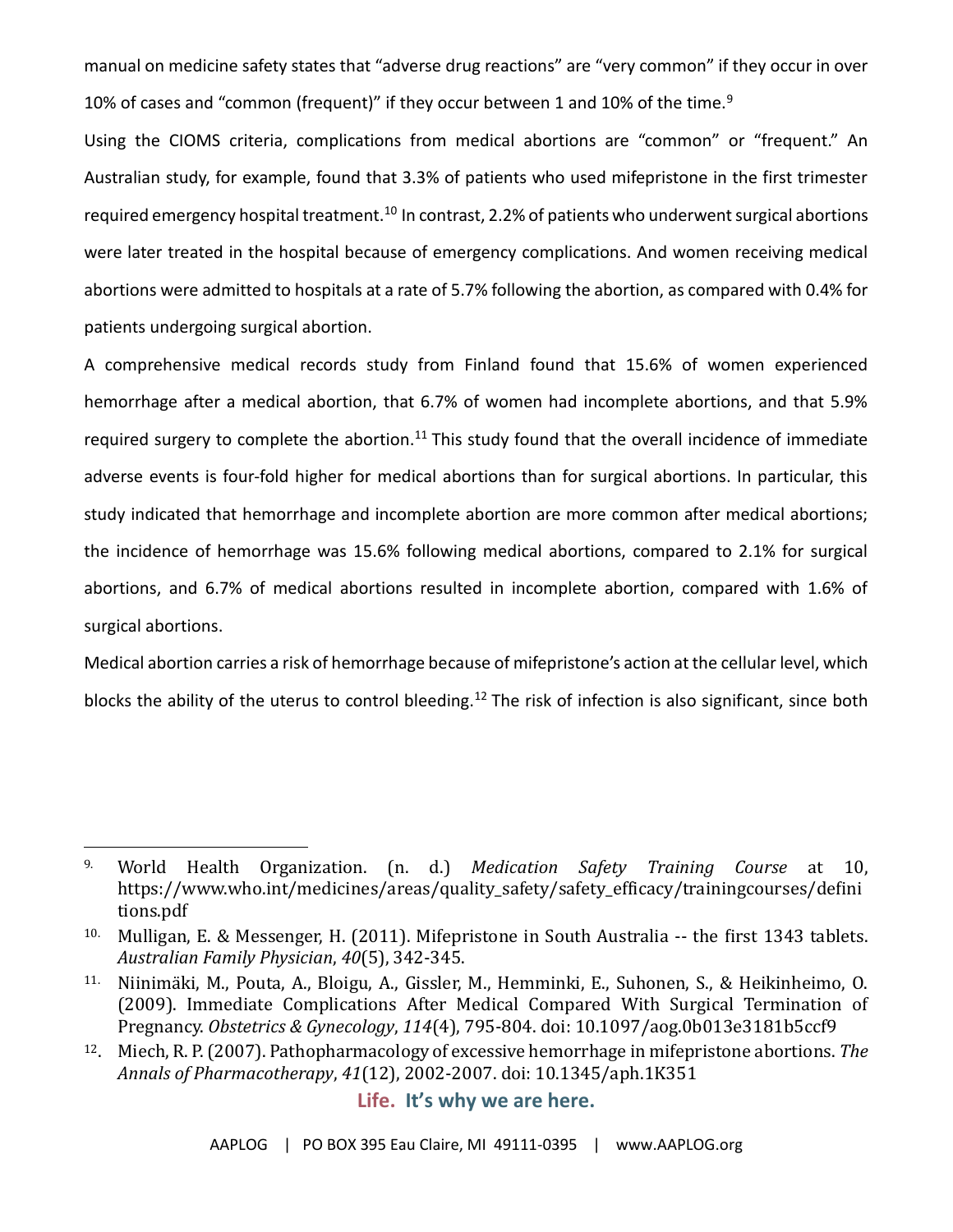mifepristone<sup>13</sup> and misoprostol<sup>14</sup> may depress a woman's immune response to infection, which can allow simple infections to become overwhelming and lead to fatal sepsis. In fact, this concern about serious infections led Planned Parenthood to abandon the off-label use of misoprostol in the vagina and substitute instead the off-label use of misoprostol in the cheek (buccal administration).<sup>15</sup>

Similarly, a 2015 meta-analysis published by Chen, *et al.* examined all of the existing publications on mifepristone abortion using buccal administration of the second drug, misoprostol, a total of 20 studies, stretching from November 2005 through January 2015. Just as in all mifepristone abortion regimens, the failure rate increases as the gestational age increases, especially at gestational ages greater than the 49 day limit originally set by the FDA. (See Table 1 from the Chen study copied below). <sup>16</sup>

|                              | <b>Successful Abortion</b> |                   |                       | <b>Ongoing Pregnancy</b>  |                               |                  |
|------------------------------|----------------------------|-------------------|-----------------------|---------------------------|-------------------------------|------------------|
|                              | No. in<br><b>Analysis</b>  | No.<br>Successful | $% (95\% \text{ Cl})$ | No. in<br><b>Analysis</b> | No. of Ongoing<br>Pregnancies | $% (95\% CI)$    |
| Overall                      |                            |                   |                       |                           |                               |                  |
| Through 63 d of<br>gestation | 33,514                     | 32.394            | 96.7 (96.5-96.8)      | 32,479                    | 252                           | $0.8(0.7-0.9)$   |
| Through 70 d of<br>gestation | 33,846                     | 32.703            | $96.6(96.4 - 96.8)$   | 32,785                    | 261                           | $0.8(0.7-0.9)$   |
| By gestational age $(d)^*$   |                            |                   |                       |                           |                               |                  |
| 49 or less                   | 12,555                     | 12.318            | 98.1 (97.9–98.3)      | 10.781                    | 40                            | $0.4(0.3-0.5)$   |
| $50 - 56$                    | 4.161                      | 4.024             | $96.7(96.1 - 97.2)$   | 4,008                     | 34                            | $0.8(0.6-1.2)$   |
| $57 - 63$                    | 2.202                      | 2.096             | $95.2(94.2 - 96.0)$   | 2.119                     | 39                            | $1,8(1,3-2,5)$   |
| $64 - 70$                    | 332                        | 309               | $93.1(89.6 - 95.5)$   | 306                       | 9                             | $2.9(1.4 - 5.7)$ |

Table 1. Efficacy and Ongoing Pregnancy Rates With Mifepristone and Buccal Misoprostol for Medical Abortion Through 70 Days of Gestation

CI, confidence interval.<br>All outcomes are based on patients for whom outcome was determined (patients without follow-up are not included).

\* Not all studies reported outcome within each specific gestational age range; outcomes are calculated using only those studies with outcome data presented by gestational age.

- <sup>13</sup>. Webster, J. I. & Sternberg, E. M. (2004). Role of the hypothalamic-pituitary-adrenal axis, glucocorticoids and glucocorticoid receptors in toxic sequelae of exposure to bacterial and viral products. *The Journal of Endocrinology*, *181*(2), 207-221. doi: 10.1677/joe.0.1810207; Miech, R. P. (2005). Pathophysiology of mifepristone-induced septic shock due to Clostridium sordellii. *The Annals of Pharmacotherapy*, *39*(9), 1483-1488. doi: 10.1345/aph.1G189
- <sup>14</sup>. Aronoff, D. M., Hao, Y., Chung, J., Coleman, N., Lewis, C., Peres, C. M., Serezani, C. H., Chen, G. H., Flamand, N., Brock, T. G., Peters-Golden, M. (2008). Misoprostol impairs female reproductive tract innate immunity against Clostridium sordellii. *Journal of Immunology*, *180*(12), 8222- 8230. doi: 10.4049/jimmunol.180.12.8222
- <sup>15</sup>. Fjerstad, M., Trussell, J., Sivin, I., Lichtenberg, S., & Cullins, V. (2009). Rates of serious infection after changes in regimens for medical abortion. *The New England Journal of Medicine*, *361*, 145- 151. doi: 10.1056/NEJMoa0809146
- <sup>16</sup>. Chen, M. J., & Creinin, M. D. (2015). Mifepristone With Buccal Misoprostol for Medical Abortion. *Obstetrics & Gynecology*, *126*(1), 12–21. doi: 10.1097/aog.0000000000000897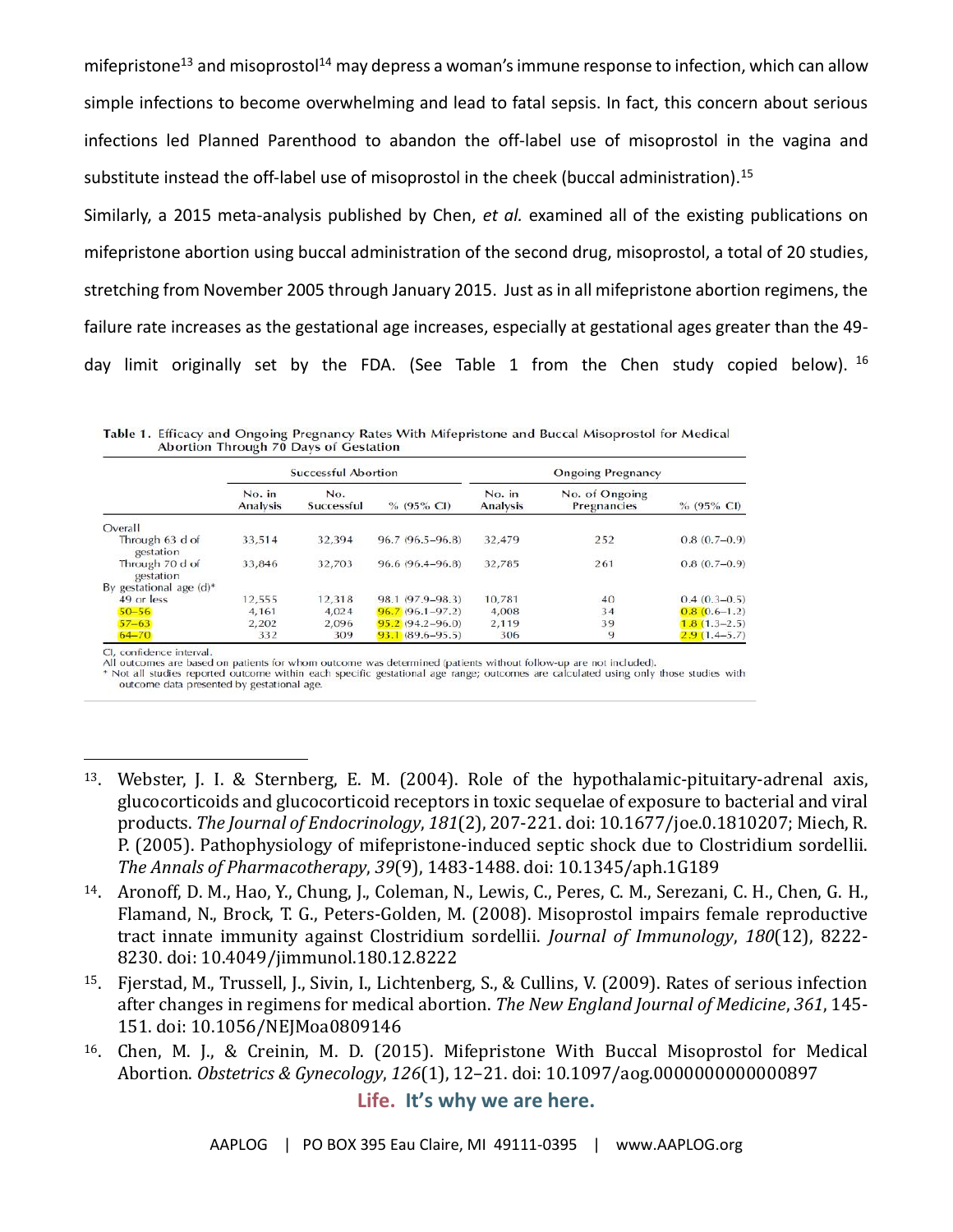The 2016 FDA label for mifepristone acknowledges this fact. Table 4 on page 13 of the FDA label shows mifepristone failure rate more than triples when comparing successful mifepristone abortions at 49 days (98.1%) to successful mifepristone abortions at 63 days (92.7%). So, by 63 days gestation, nearly one out of 13 women fail their Mifeprex abortion and require surgical completion. Table 4 also documents a nearly 10-fold increase in ongoing pregnancies when comparing Mifeprex abortions at 49 days with Mifeprex abortions at 63 days.

An ACOG Practice Bulletin also acknowledges that "[c]ompared with surgical abortion, medical abortion takes longer to complete, requires more active patient participation, and is associated with higher reported rates of bleeding and cramping."<sup>17</sup>

Both the FDA and drug manufacturers have acknowledged that the use of mifepristone/misoprostol regimens to induce an abortion poses health risks for pregnant women. The final printed labeling (FPL) shaped and approved by the FDA warns that "About 85% of patients report at least one adverse reaction following administration of MIFEPREX and misoprostol, and many can be expected to report more than one such reaction."<sup>18</sup> These reactions include, but are not limited to, vomiting, headache, uterine hemorrhage, viral infections, and pelvic inflammatory disease.<sup>19</sup>

The FDA considers Mifeprex complications serious and frequent enough to issue a black box warning to prescribers titled **"WARNING: SERIOUS AND SOMETIMES FATAL INFECTIONS OR BLEEDING."** <sup>20</sup> In addition, the FDA has instituted a Risk Evaluation and Mitigation Strategy (REMS) for Mifeprex.  $21$ According to the FDA, REMS "is a drug safety program" that the FDA "can require for certain medications

<sup>17</sup>*.* American College of Obstetricians and Gynecologists. (2014). Practice bulletin no. 143: Medical management of first-trimester abortion. *Obstetrics and Gynecology*, *123*(3), 676-692. doi: 10.1097/01.AOG.0000444454.67279.7d

<sup>18</sup>. Food and Drug Administration. (2016). *Mifeprex Label* at 7 (attached).

<sup>19</sup>. Food and Drug Administration. (2016). *Mifeprex Label* at 7–8 (attached).

<sup>20</sup>. Food and Drug Administration. (2016). *Mifeprex Label* at 1–2 (attached).

<sup>21</sup>. Food and Drug Administration. (2019). Risk evaluation and mitigation strategy (REMS) single shared system for mifepristone 200mg. https://www.accessdata.fda.gov/drugsatfda\_docs/rems/Mifepristone\_2019\_04\_11\_REMS\_Doc ument.pdf.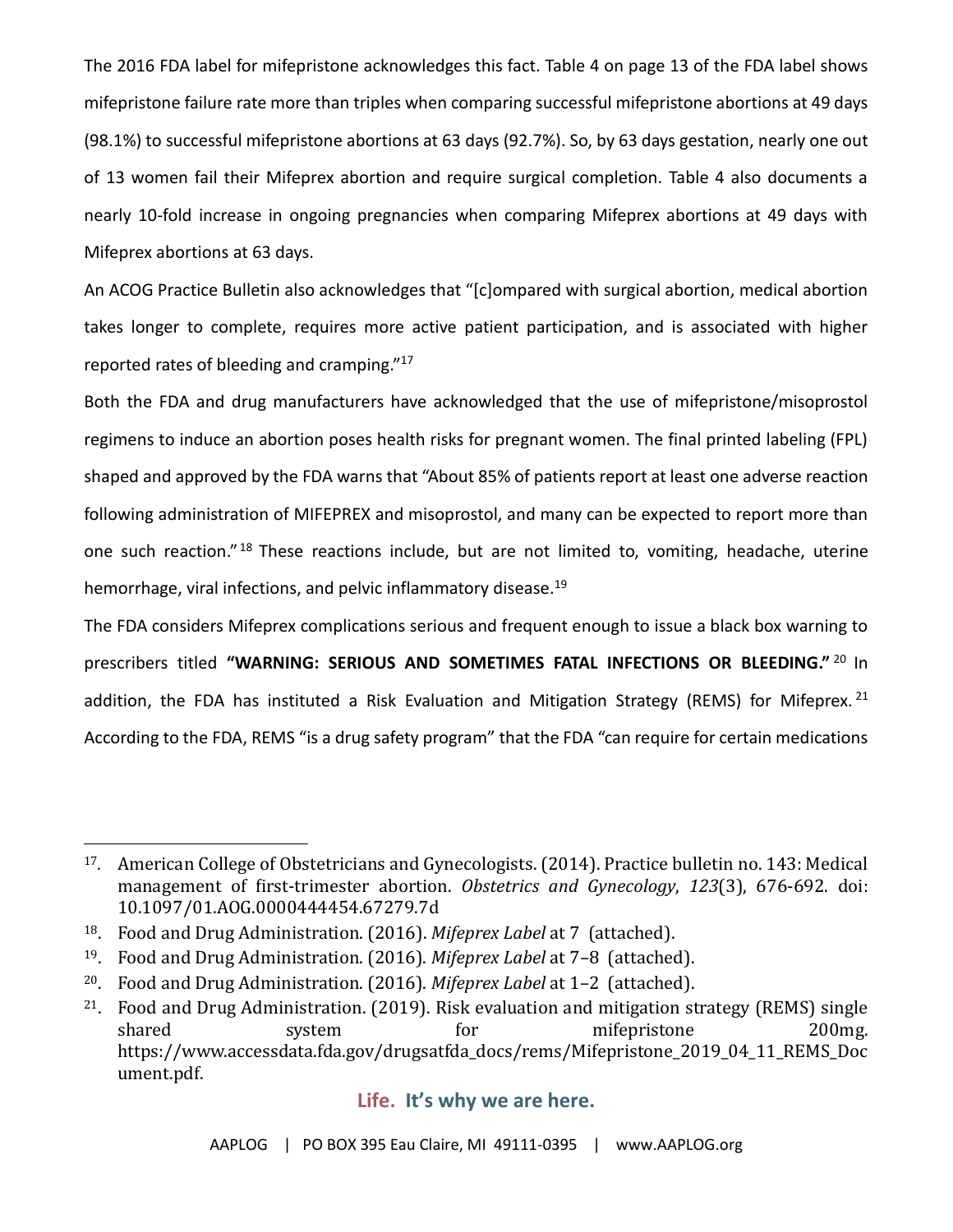with *serious safety concerns*."<sup>22</sup> The FDA goes on to emphasize that "[w]hile all medications have labeling that informs health care stakeholders about medication risks, *only a few medications require a REMS*."<sup>23</sup> Moreover, the FDA reports that, as of December 31, 2018, over 4000 women in the United States have experienced "adverse events" after using mifepristone for the termination of pregnancy.<sup>24</sup> Among those adverse events were 24 deaths, 1,042 hospitalizations, 599 blood transfusions, and 412 infections. <sup>25</sup> This last figure includes 69 severe infections, which the FDA says "generally result in death or hospitalization for at least 2-3 days, require intravenous antibiotics for at least 24 hours and total antibiotic usage for at least 3 days[.]" The same report indicates that there have been "11 additional reported deaths in women in foreign countries who used mifepristone for medical termination of pregnancy."<sup>26</sup> According to FDA records, many of the first 600 severe adverse event reports in the first four years after mifepristone approval in 2000 would have been fatalities except for prompt access to emergency intervention and adequate hospital access.<sup>27</sup>

In summary, the requirements of Senate Bill 456 are medically reasonable to ensure the safety of women in Georgia who are undergoing a mifeprex abortion.

<sup>22</sup>. Food and Drug Administration. (2019). *Risk Evaluation and Mitigation Strategies* (*REMS*). https://www.fda.gov/drugs/drug-safety-and-availability/risk-evaluation-and-mitigationstrategies-rems

<sup>23</sup>. Food and Drug Administration. (2019). *Risk Evaluation and Mitigation Strategies* (*REMS*). https://www.fda.gov/drugs/drug-safety-and-availability/risk-evaluation-and-mitigationstrategies-rems

<sup>24</sup>. Food and Drug Administration. (2018). *Mifepristone U.S. Postmarketing Adverse Events Summary Through 12/31/2018*. https://www.fda.gov/media/112118/download

<sup>25</sup>. Food and Drug Administration. (2018). *Mifepristone U.S. Postmarketing Adverse Events Summary Through 12/31/2018*. https://www.fda.gov/media/112118/download

<sup>26</sup>. Food and Drug Administration. (2018). *Mifepristone U.S. Postmarketing Adverse Events Summary Through 12/31/2018*. https://www.fda.gov/media/112118/download

<sup>27</sup>. Gary, M. M., & Harrison, D. J. (2006). Analysis of severe adverse events related to the use of mifepristone as an abortifacient. *The Annals of Pharmacotherapy*, *40*(2), 191-197. doi: 10.1345/aph.1G481